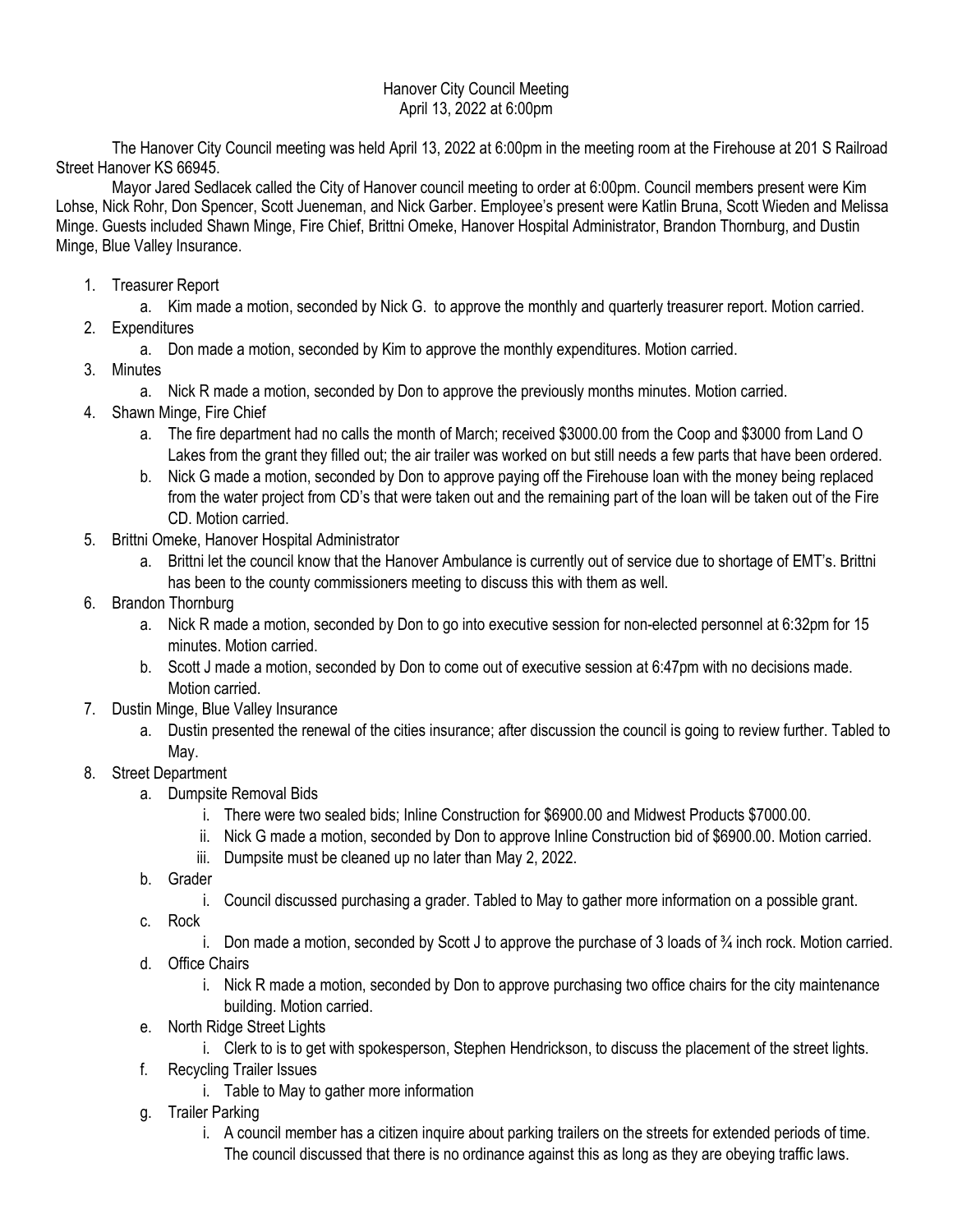- h. Millings on East Street
	- i. A council member has a citizen that lives on East Street ask about putting millings on East Street. The citizen said that he was going to talk to neighbors to see if they would be interested in purchasing the millings with him and then once approved by city and street commissioner, they would pay for the laying of them as well. Once laid, the city would then take over maintaining them. Tabled to gather more information.

## 9. Water Department

- a. Proposed Water Meter Ordinance
	- i. Tabled to be reviewed by City Attorney
- b. Utility Rates
	- i. The council discussed increasing the utility rates. Clerk is to put a article in newsletter for feedback.
		- 1. Proposed Water Rates: Our current water rate for the city is a \$12.00 flat fee per month plus \$0.0095 per gallon of water used.
			- a. It has been proposed to increase the flat rate to \$17.00 per month plus \$0.0095 per gallon of water used.
		- 2. Proposed Sewer Rates: Our current as follows; \$16.00 Residential, \$35.00 Lift Stations for Residential and \$40 for Commercial, and Commercial rates are \$23.00 flat monthly rate plus \$6.00 for the first 12,100 gallons of water used plus another \$12.00 for the next 6000 gallons used.
			- a. It has been proposed to increase these rates to Residential \$18.00 and Commercial will be based on usage per month. Rates on Lift Stations will not be adjusted at this time as they were last adjusted in January 2022.
- c. Sewer Lining Project
	- i. Scott W explained some issues that the sewer lining crew have come across that they didn't realize until they started; that being that one of the manholes needs to be redone in order to do most of the lining. Therefore, it has increased the project to \$59,541.30.
		- 1. Nick R made a motion, seconded by Don to approve this increase. Motion carried.
- d. Harbine Street Sewer Project
	- i. J&K should be in Hanover to start the  $1<sup>st</sup>$  week of May.
- 10. Water Project
	- a. USDA has remaining grant from the water project. If not used it will be lost. The council asked clerk and water commissioner to get a list together of remaining meters that need meter pits and radios and any other items that could possibly be done for the water that the grant could go towards.
- 11. Community Building
	- a. The council discussed the community building—rentals, cleaning, and stands
	- b. Carnival Grounds for Electrical Hook Ups—tabled.
	- c. Electrical Box
		- i. Don said he would go up and organize the electrical box and get everything a proper name to each switch.
- 12. Parks&Rec
	- a. Pool Slide
		- i. Scott J is going to talk to Ron Jueneman about if he would like the slide back
	- b. Basketball Goal Frames
		- i. Nick G is going to talk to Hired Hands
	- c. Volleyball/Tennis Net
		- i. Combo nets run between \$7000-\$8000.
		- ii. Clerk is to research a tennis net
	- d. Summer Applications
		- i. Summer Maintenance Help
			- 1. Two Applicants: Emmitt Jueneman and Braelen Stallbaumer
		- ii. Ball Field Manager and Concession Stand Manager
			- 1. Three Applicants: Brett & Becky Bruna Family, Kim & Angel Lohse Family, and Mark & Heather Stallbaumer Family
		- iii. Pool Manager